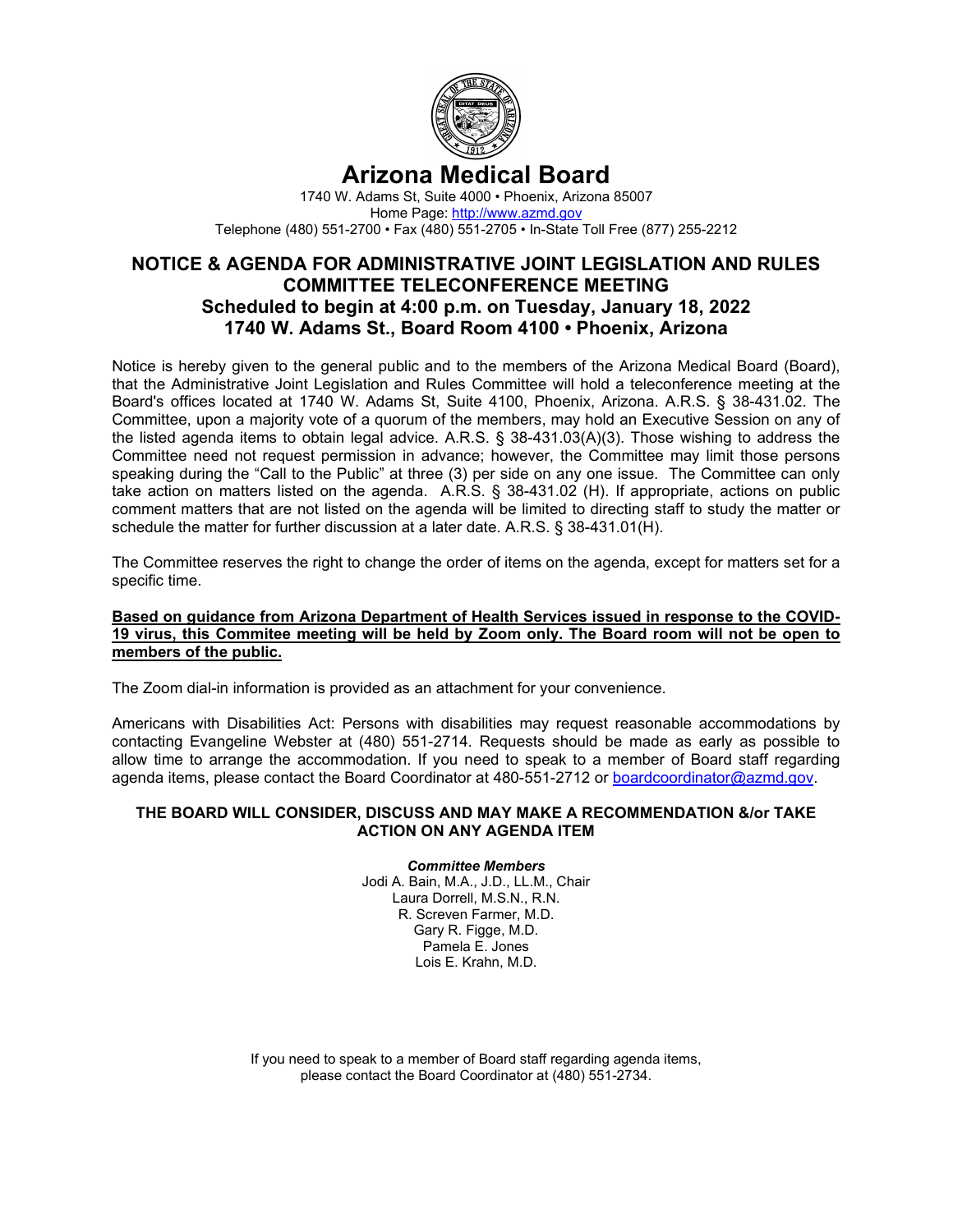### **GENERAL BUSINESS**

**A. CALL TO ORDER – 4:00 p.m.** Jodi A. Bain, M.A., J.D., LL.M., Chair

### **B. ROLL CALL**

Jodi A. Bain, M.A., J.D., LL.M., Chair

**C. PUBLIC STATEMENTS REGARDING MATTERS LISTED ON THE AGENDA – 4:00 p.m.**

*This item will be limited to items on the agenda. Those wishing to address the Board need not request permission in advance; however, the Board may limit the number of speakers to three (3) per side on any one agenda item.*

- **D. APPROVAL OF MINUTES**
	- September 2, 2021 Administrative Joint Legislative and Rules Committee
- **E. UPDATE ON RULEMAKING PROCESS** Patricia E. McSorley, Executive Director
- **F. UPDATE ON THE IMPLEMENTATION OF THE TELEHEALTH REGISTRATION AND TRANSITIONAL TRAINING PERMIT FOR MEDICAL SCHOOL GRADUATES (LICENSURE)**

Patricia E. McSorley, Executive Director

**G. UPDATE, DISCUSSION AND POSSIBLE RECOMMENDATIONS REGARDING 2022 LEGISLATIVE SESSION**

Patricia E. McSorley, Executive Director

- **H. UPDATE ON THE REQUEST FROM THE ARIZONA MEDICAL ASSOCIATION TO REVIEW THE MEDICAL LICENSING REQUIREMENT FOR GRADUATES OF INTERNATIONAL MEDICAL SCHOOLS** Patricia E. McSorley, Executive Director
- **I. UPDATE, DISCUSSION AND RECOMMENDATIONS RELATED TO THE AGENCY BUDGET**

Patricia E. McSorley, Executive Director

- **J. STAFFING UPDATE** Patricia E. McSorley, Executive Director
- **K. UPDATE ON IT PROJECTS AND BOARD ROOM A RENOVATION** Kristina Jensen, Deputy Director
- **L. UPDATE ON DISCUSSIONS WITH CENTERS FOR MEDICARE AND MEDICAID BILLING SERVICES (CMS) RELATED TO AMB ENFORCEMENT OF NO SURPRISE BILLING STATUTE** Patricia E. McSorley, Executive Director
- **M. ADJOURNMENT**



amer C. McSaley

Patricia E. McSorley, Executive Director